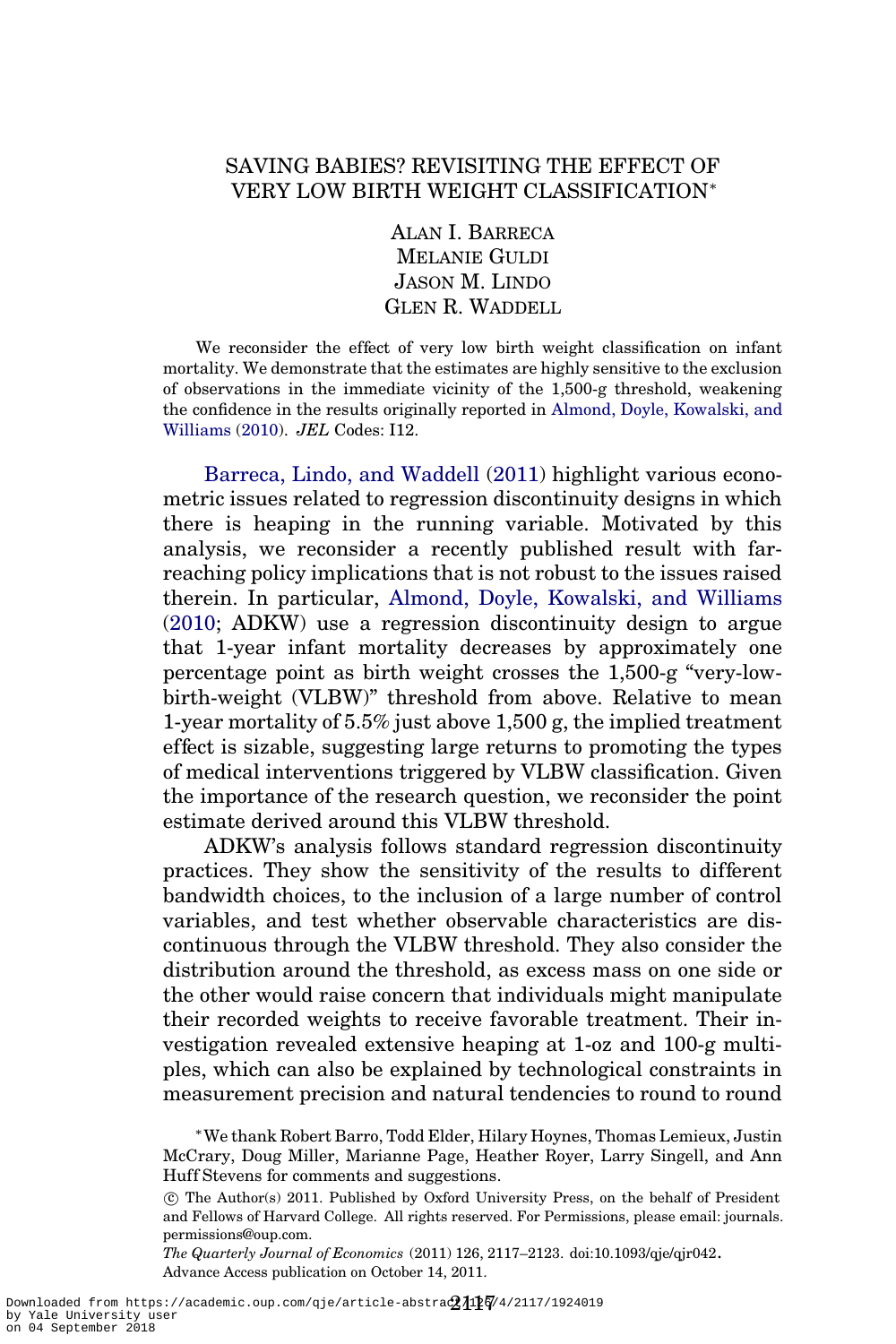<span id="page-1-0"></span>

Means of Mortality Rates

Estimates are based on Vital Statistics Linked Birth and Infant Death Data, United States, 1983–2002 (not including 1992–1994). The lower panels of this figure (C, D) are disaggregated versions of ADKW's Figure II.

numbers for convenience. In an effort to argue that the heaping around the 1,500-g threshold is "not irregular" and hence not of concern, they argue that similar heaps are found around 1,400 g and 1,600 g where individuals would have no incentive to act in a strategic manner. Using [McCrary'](#page-6-0)s [\(2008\)](#page-6-0) estimation strategy, they also appeal to the lack of a statistically significant estimate of the discontinuity in the distribution.

Nevertheless, it turns out that the1,500-gheap*is* irregularin a critical fashion. In particular, those at this data heap have substantially higher mortality rates than surrounding observations on *either* side of the VLBW threshold. This feature of the data is demonstrated in Figure I, in which we illustrate unadjusted mean mortality rates across the distribution of birth weights around  $1,500$  g.<sup>1</sup> In each of the four panels, documenting 24-hour through

<sup>1.</sup> Note that our Figure I is a disaggregated version of Figure II in ADKW.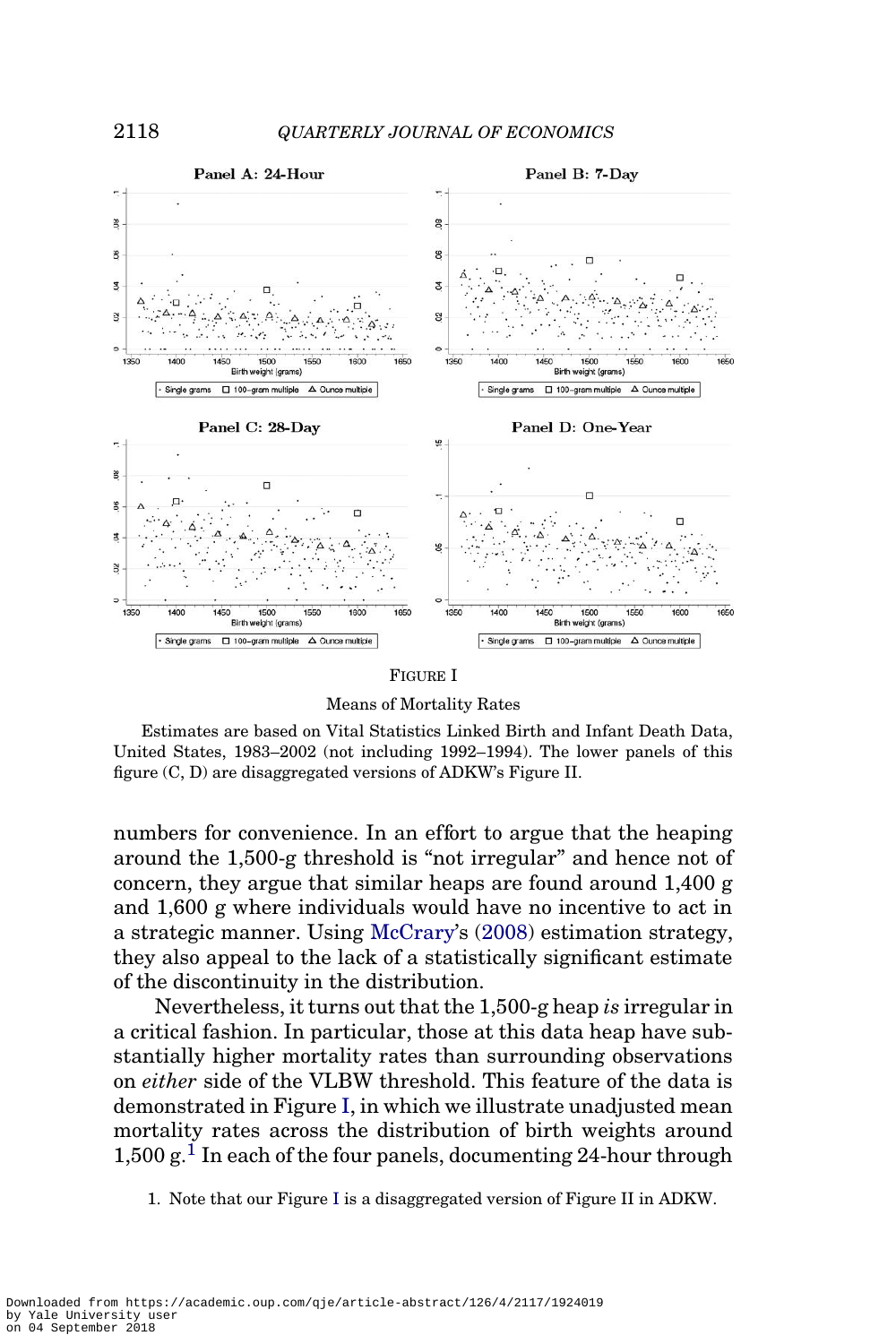1-year mortality rates, those at the 1,500-g heap appear to be of a particularly disadvantaged sort. They are an outlier with respect to both those on the left of  $1,500$  g *and* those on the right of  $1,500$  g. This may be a signal that poor-quality hospitals have relatively high propensities to round birth weights but is also consistent with manipulation of recorded birth weights by doctors, nurses, or parents to obtain favorable treatment for their children.<sup>2</sup> [Barreca](#page-6-0) [et al.](#page-6-0) [\(2011\)](#page-6-0) show that this nonrandom heaping leads one to conclude that it is "good" to be strictly less than *any* 100-g cutoff between 1,000 and 3,000  $\epsilon$ <sup>3</sup>

Regardless of the mechanism, it raises the concern that ADKW's estimates may be driven in large part by the outliers at the 1,500-g heap.<sup>4</sup> Given that the motivation for regression discontinuity designs is a comparison of means as estimates *approach* the treatment threshold from each side, estimates should not be sensitive to the observations at the threshold.<sup>5</sup>

Motivated by this concern, we consider a "donut RD" of sorts, whereby we systematically remove observations in the immediate vicinity of the 1,500-g heap and reestimate the discontinuity

2. The direction of the abrupt change at the 1,500-g heap is consistent with healthier types nonrandomly sorting to the left of the cutoff. It is important to note more generally that there tend to be systematic compositional changes at *all* 100-g and ounce multiples ([Barreca et al. 2011\)](#page-6-0). However, the concern about manipulation rather than something more benign driving the abrupt change is more worrisome for the 1,500-g heap as it is even more of an outlier than the 1,400- and 1,600-g heaps, as shown in Figure [I.](#page-1-0) In their reply, ADKW seem to have misunderstood that there are reasons to be concerned with manipulated observations ending up on the left of the cutoff despite the heaping observed to the right of the cutoff. Moreover, given a potential incentive to manipulate birth weights downward, the essential question is which attributes predict manipulation. As they mention in their reply, "newborns at exactly 1,500 grams are anomalous based on *ex ante* characteristics such as race and mother's education." To be more specific, [Barreca et al.](#page-6-0) [\(2011\)](#page-6-0) demonstrate that they are substantially less likely to be white and more likely to have a mother with less than a high school education.

3. ADKW mention having done this same robustness check, reporting that the "results support the validity of [their] main findings." We disagree with this interpretation of the results. Using a bandwidth of  $85 g$ ,  $37 g 41$  placebo estimates indicate that mortality is lower to the left of the cutoff. With a bandwidth of 30 g, 41 of 41 placebo estimates indicate that mortality is better to the left of the cutoff.

4. Although ADKW report that "the results are qualitatively similar across a wide range of bandwidths," note that their mortality estimates more than triple across the bandwidths used in their sensitivity analysis, which is consistent with this concern.

5. This is the statistical argument, expanded on in the next paragraph, that [Almond, Doyle, Kowalski, and Williams](#page-6-0) [\(2011\)](#page-6-0) discount completely when they write "there is no general economic or statistical case for exclusion of observations at or around the threshold in a regression discontinuity (RD) design."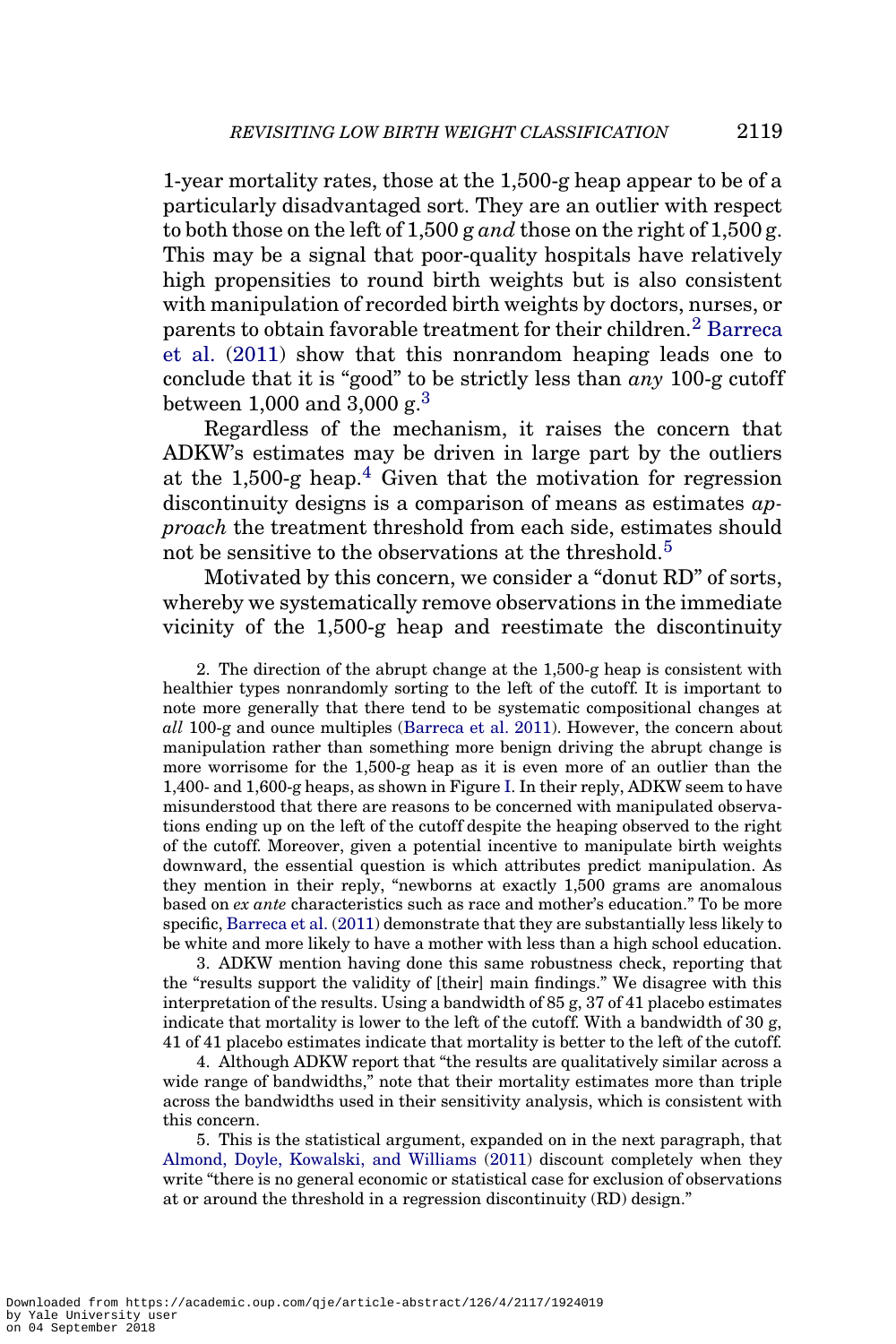on the remaining sample. In doing so, we continue to compare mean estimates as they approach the VLBW threshold from each side, while allowing for the possibility that those at the heap are systematically different from surrounding observations. By expanding the size of the "donut hole" to include more than just the 1,500-g threshold itself, the approach further addresses potential concerns that there is nonrandom sorting around the VLBW threshold. That said, as we consider dropping those falling exactly at the cutoff, and then those within  $1, 2$ , or  $3$  g of the cutoff, it is worth recognizing just how incremental these considerations are. For example, even under our most extreme sample restriction the implied gap in birth weights between the observations to the left and right of the cutoff is roughly equivalent in weight to seven paper clips (i.e.,  $7g$ ). Given that the baseline birth weight in consideration is 1,500 g, or roughly the weight of [Simon](#page-6-0) [and Blume'](#page-6-0)s [\(1994\)](#page-6-0) textbook *Mathematics for Economists*, this seems a reasonable accommodation given the concerns already described. Again, if the underlying identification strategy is valid, we anticipate that estimates will be robust to such a restriction. If the results are shown to be sensitive, however, it calls the identification into doubt.

With this in mind, in Panel A of Table [I](#page-4-0) we report the estimates of our replication of ADKW.<sup>6</sup> We then begin our sensitivity analysis by estimating the effects after dropping those falling exactly at the 1,500-g heap, shown in Panel B. This very small sample restriction, which only reduces the sample size by approximately 2% and removes only one cluster, causes the estimated impact on 1-year mortality to fall by more than  $50\%$ <sup>7</sup>

In Panels C through E we drop observations within 1, 2, and 3 g of the VLBW threshold, respectively. This series of estimates casts further doubt on the previously published conclusions.

6. These estimates are identical to those presented in ADKW although we have seven additional observations.

7. In the subsequent analysis, dropping observations within 1 g of the VLBW threshold removes an additional 0.001% of observations, dropping observations within 2 g of the threshold removes an additional 0.006% of observations, and dropping observations within 3 g of the threshold removes an additional  $11\%$ of observations. The final restriction reduces the sample size by a larger degree because 1,503 g corresponds to 53 ounces, where there is a large data heap. It is worth noting, however, that each of these restrictions only removes two additional clusters of data. For an in-depth discussion of the importance of recognizing correlation within clusters in RD designs when the running variable is discrete, see [Lee and Card](#page-6-0) [\(2008](#page-6-0)).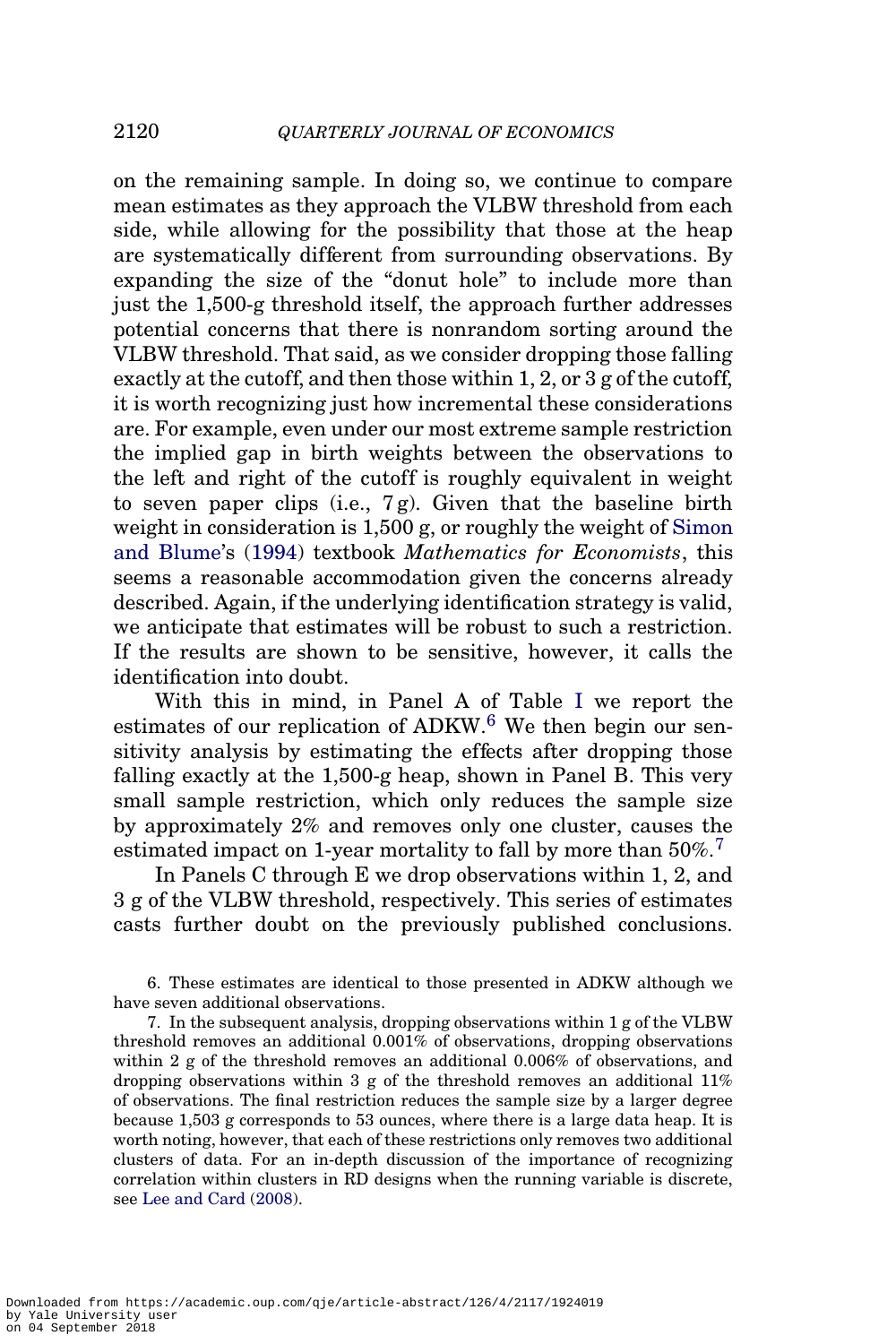| One-year<br>(1)                              | $28$ -Day<br>(2) | 7-Day<br>(3)                                | 24-Hour<br>(4)                                                                                                                                                                                   |  |  |
|----------------------------------------------|------------------|---------------------------------------------|--------------------------------------------------------------------------------------------------------------------------------------------------------------------------------------------------|--|--|
| Panel A: Our replication of ADKW's estimates |                  |                                             |                                                                                                                                                                                                  |  |  |
| $-0.0071$                                    | $-0.0071*$       | $-0.0046$                                   | $-0.0033$                                                                                                                                                                                        |  |  |
| (0.0041)                                     | (0.0032)         | (0.0028)                                    | (0.0020)                                                                                                                                                                                         |  |  |
| 202,078                                      | 202,078          | 202,078                                     | 202,078                                                                                                                                                                                          |  |  |
| 171                                          | 171              | 171                                         | 171                                                                                                                                                                                              |  |  |
|                                              |                  |                                             |                                                                                                                                                                                                  |  |  |
| $-0.0033*$                                   | $-0.0042**$      | $-0.0023$                                   | $-0.0018$                                                                                                                                                                                        |  |  |
| (0.0014)                                     | (0.0013)         | (0.0013)                                    | (0.0010)                                                                                                                                                                                         |  |  |
| 198,534                                      | 198,534          | 198,534                                     | 198,534                                                                                                                                                                                          |  |  |
| 170                                          | 170              | 170                                         | 170                                                                                                                                                                                              |  |  |
|                                              |                  |                                             |                                                                                                                                                                                                  |  |  |
| $-0.0035*$                                   | $-0.0043**$      | $-0.0024$                                   | $-0.0018$                                                                                                                                                                                        |  |  |
| (0.0014)                                     | (0.0012)         | (0.0013)                                    | (0.0010)                                                                                                                                                                                         |  |  |
| 198,334                                      | 198,334          | 198,334                                     | 198,334                                                                                                                                                                                          |  |  |
| 168                                          | 168              | 168                                         | 168                                                                                                                                                                                              |  |  |
|                                              |                  |                                             |                                                                                                                                                                                                  |  |  |
| $-0.0027*$                                   | $-0.0037**$      | $-0.0019$                                   | $-0.0013$                                                                                                                                                                                        |  |  |
| (0.0014)                                     | (0.0012)         | (0.0012)                                    | (0.0009)                                                                                                                                                                                         |  |  |
| 197,135                                      | 197,135          | 197,135                                     | 197,135                                                                                                                                                                                          |  |  |
| 166                                          | 166              | 166                                         | 166                                                                                                                                                                                              |  |  |
|                                              |                  |                                             |                                                                                                                                                                                                  |  |  |
| $-0.0018$                                    | $-0.0026$        | $-0.0018$                                   | $-0.0011$                                                                                                                                                                                        |  |  |
| (0.0019)                                     | (0.0015)         | (0.0015)                                    | (0.0014)                                                                                                                                                                                         |  |  |
| 175,108                                      | 175,108          | 175,108                                     | 175,108                                                                                                                                                                                          |  |  |
| 164                                          | 164              | 164                                         | 164                                                                                                                                                                                              |  |  |
|                                              |                  | Panel B: Donut RD dropping those at 1,500 g | Panel C: Donut RD dropping those within 1 g of 1,500-g cutoff<br>Panel D: Donut RD dropping those within $2g$ of 1,500-g cutoff<br>Panel E: Donut RD dropping those within 3 g of 1,500-g cutoff |  |  |

|  |  | . . |  |  |
|--|--|-----|--|--|
|--|--|-----|--|--|

<span id="page-4-0"></span>REPLICATION OF ADKW'S MAIN RESULTS ALONG WITH DONUT-RD ESTIMATES

*Notes*. Results are based on Vital Statistics Linked Birth and Infant Death Data, United States, 1983–2002 (not including 1992–1994). Estimates use a bandwidth of 85 g and rectangular kernel weights, standard errors are clustered at the gram level, and all models include a linear trend in birth weights that is flexible on either side of the cutoff. All estimates include controls for prenatal care, mother's age, mother's education, father's age, child gender, gestational age, mother's race, plurality of birth, birth order, and year. \* significant at 5%; \*\* significant at 1%.

Although the estimates are not much changed when we further expand the donut hole to exclude those within 1 g of the cutoff, the estimates fall by an additional 20% when those within 2 g of the cutoff are omitted. Finally, we omit those within 3 g of the cutoff, which reduces the sample by 11% because 1,503 g corresponds to a large data heap at 53 ounces—an additional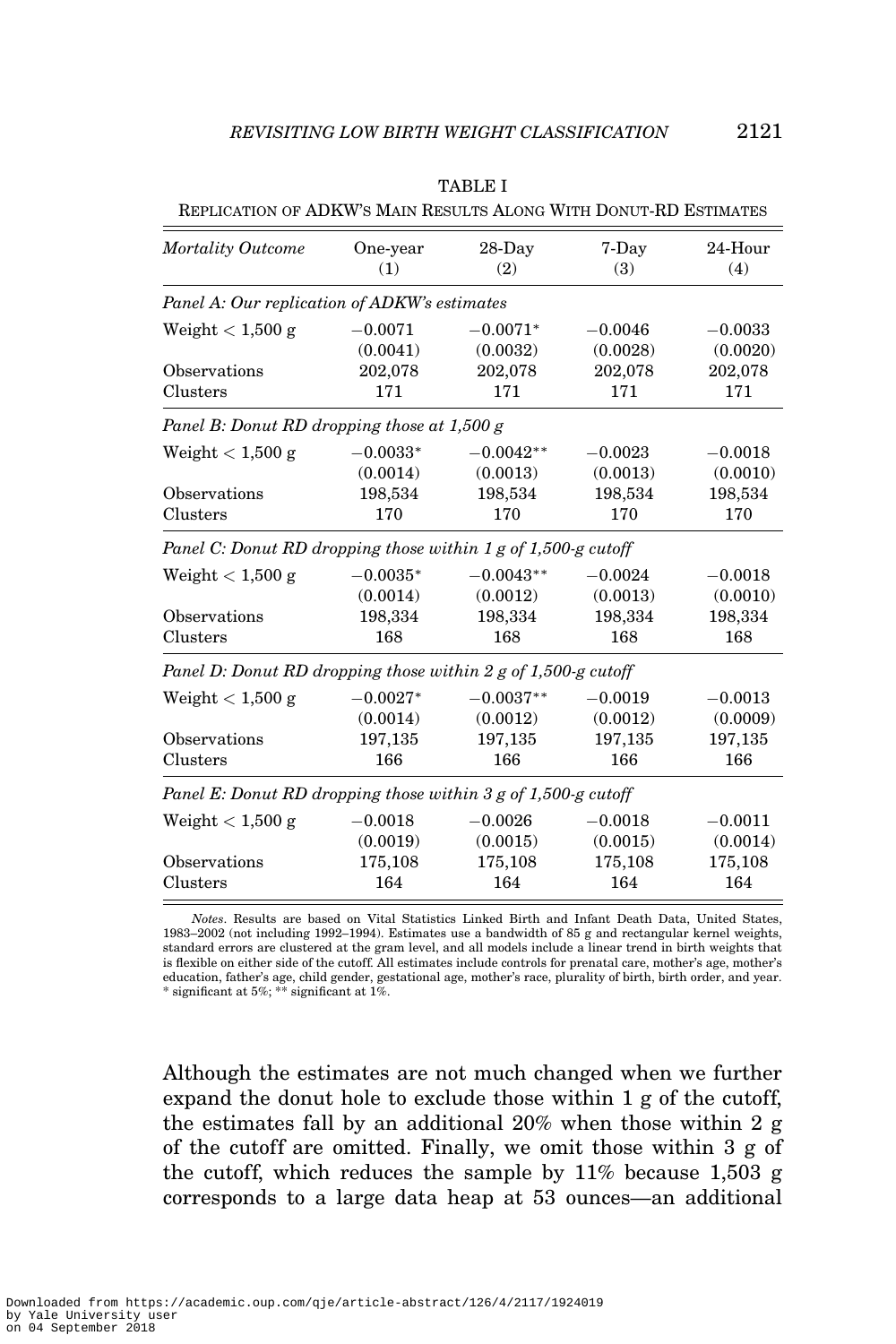source of potential bias. $8$  With this restriction, the point estimate falls further such that it is now 25% of the published estimate and statistically indistinguishable from 0. Overall, this collection of estimates substantially weakens the confidence in the results originally reported by ADKW, and highlights the importance of considering the fuller implications of heaping in running variables, as explored more generally in [Barreca et al.](#page-6-0) [\(2011\)](#page-6-0).

In this issue, Almond, Doyle, Kowalski, and Williams conduct a donut-RD analysis like that described here. Their main results now focus on children born in "low-level neonatal intensive care hospitals" in California. This sample consists of only 22% of the sample of California births (omitting those born in "high-level neonatal intensive care hospitals") where data are linked to hospital quality.<sup>9</sup> It consists of only 13% of all children they can link to hospital costs (omitting children born in Arizona, Maryland, New York, and New Jersey despite the fact that their original work shows a larger first-stage effect of VLBW classification on medical care for the "five-state sample" than for California). It includes less than 2% of the children whose birth weights are linked to mortality outcomes. After making all of these data restrictions, it appears as if they have found a setting that provides some evidence to support their hypothesis. However, even after choosing this extremely narrow subsample, their first stage is fragile, which casts further doubt on these results as being informative about the marginal returns to hospital care. The final set of donut RD estimates they present does not indicate a significant effect of VLBW classification on hospital costs.<sup>10</sup> Further, we note that their first stage does not lose significance because the donut RD sample restrictions increase the standard error estimate but because the coefficient estimate falls by 58%. As such, we disagree with their assertion that their results are robust.

8. In this issue, [Almond et al.](#page-6-0) [\(2011](#page-6-0)) support the use of the donut RD as "a useful robustness check that [they] should have included in [their] original paper" yet are resistant to increasing the size of the hole, stating that they "see no clear case for excluding the larger set of newborns from  $1,497$  to  $1,503$  g." The statistical argument supporting a donut RD with a hole of any size is the same, whether extremely small (1 g or 0.07% of the cutoff weight) or less extremely small (7 g or 0.47% of the cutoff weight).

9. We also note that the [Almond et al.](#page-6-0) [\(2011\)](#page-6-0) analysis of hospital costs in California use 16,528 observations, whereas they used only 14,560 observations in their original work (Table A6).

10. They do not provide a partial *F*-statistic but the *p*-value on the estimated discontinuity in hospital costs is .37.